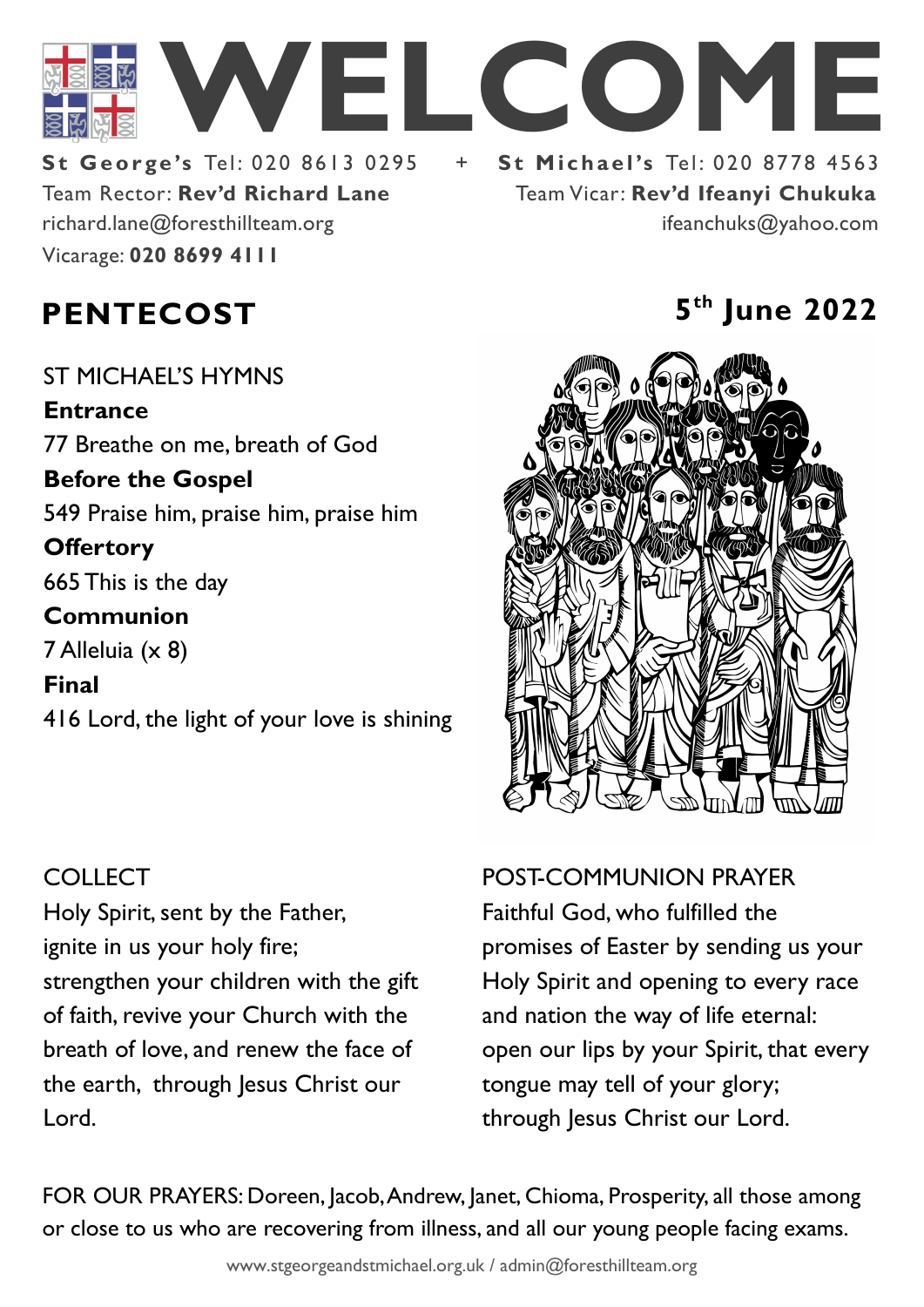#### **GIVE A LITTLE**

Help support the work at St Michael's. You can easily donate online using this QR code—scan it with your camera and it will take you directly to the donations page –or ask for our contactless device that you can use to donate with your credit or debit card.



#### **EVENTS THIS WEEK**

*Monday 30 May* Hall: 09:30-11:30 -Toddler Group

*Tuesday 31 May* Hall: 09:30-11:30 -Toddler Group Hall: 18:30 - 20:00– Pilates

*Wednesday 1 June* Church: 09:30-11:30 -Toddler Group

*Saturday 4 June* Hall: 09:00-17:00—7th Day Adventists *Sunday 5 June* Church 10:00 - Holy Communion Hall 13:00-17:00 - I AM Church

೧೪೧

#### LOST PROPERTY

There is a box of lost property in the Lady Chapel at St Michael's. Please have a look and see if there's anything of yours in there over the next couple of weeks. After that, it will all be disposed of.

#### **UPCOMING EVENTS**

*Sunday 12 June* Church 10:00 - **Sunday School**

#### SERVICE INFORMATION

- Our service on the **first Sunday** of every month is lead by our children and young people.
- Sunday School is on the **second**  and **fourth Sundays** of the month.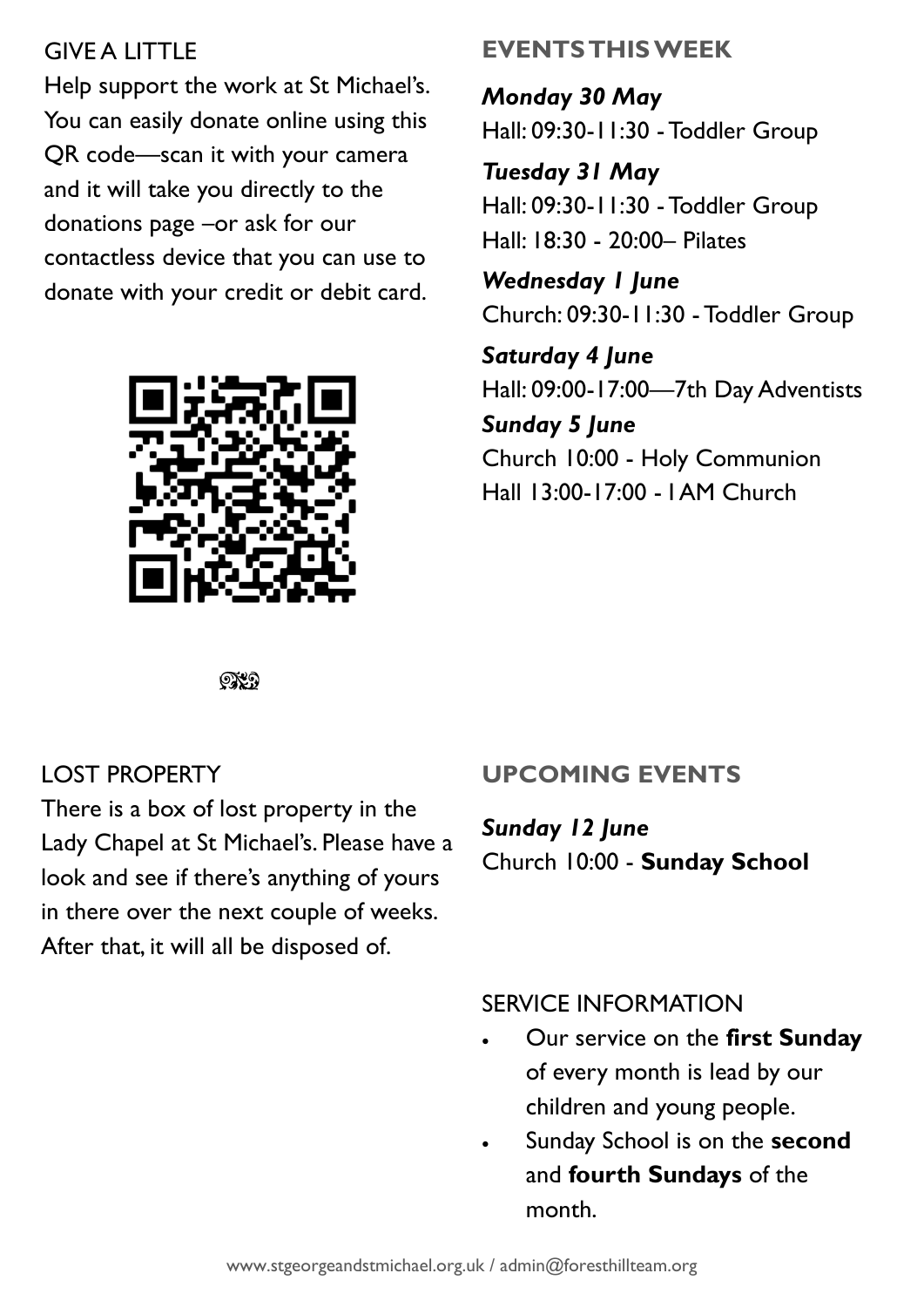#### NT: Acts 2: 1—21 (NLT)

On the day of Pentecost all the believers were meeting together in one place. <sup>2</sup> Suddenly, there was a sound from heaven like the roaring of a mighty windstorm, and it filled the house where they were sitting.  $3$  Then, what looked like flames or tongues of fire appeared and settled on each of them.<sup>4</sup> And everyone present was filled with the Holy Spirit and began speaking in other languages, as the Holy Spirit gave them this ability.  $5$  At that time there were devout Jews from every nation living in Jerusalem. <sup>6</sup>When they heard the loud noise, everyone came running, and they were bewildered to hear their own languages being spoken by the believers.  $<sup>7</sup>$  They were completely amazed. "How</sup> can this be?" they exclaimed. "These people are all from Galilee,  $^{\rm 8}$  and yet we hear them speaking in our own native languages!<sup>9</sup> Here we are—Parthians, Medes, Elamites, people from Mesopotamia, Judea, Cappadocia, Pontus, the province of Asia, <sup>10</sup> Phrygia, Pamphylia, Egypt, and the areas of Libya around Cyrene, visitors from Rome <sup>11</sup> (both Jews and converts to Judaism), Cretans, and Arabs. And we all hear these people speaking in our own languages about the wonderful things God has done!" <sup>12</sup> They stood there amazed and perplexed. "What can this mean?" they asked each other.

<sup>13</sup> But others in the crowd ridiculed them, saying, "They're just drunk, that's all!"

<sup>14</sup> Then Peter stepped forward with the eleven other apostles and shouted to the crowd, "Listen carefully, all of you, fellow lews and residents of lerusalem! Make no mistake about this.<sup>15</sup> These people are not drunk, as some of you are assuming. Nine o'clock in the morning is much too early for that. <sup>16</sup> No, what you see was predicted long ago by the prophet Joel:  $17$  'In the last days,' God says,

 'I will pour out my Spirit upon all people.

Your sons and daughters will prophesy.

 Your young men will see visions, and your old men will dream dreams.

<sup>18</sup> In those days I will pour out my Spirit even on my servants—men and women alike—

and they will prophesy.

<sup>19</sup> And I will cause wonders in the heavens above

 and signs on the earth below blood and fire and clouds of smoke.

 $20$  The sun will become dark, and the moon will turn blood red before that great and glorious day of the LORD arrives.

<sup>21</sup> But everyone who calls on the name of the LORD

will be saved.